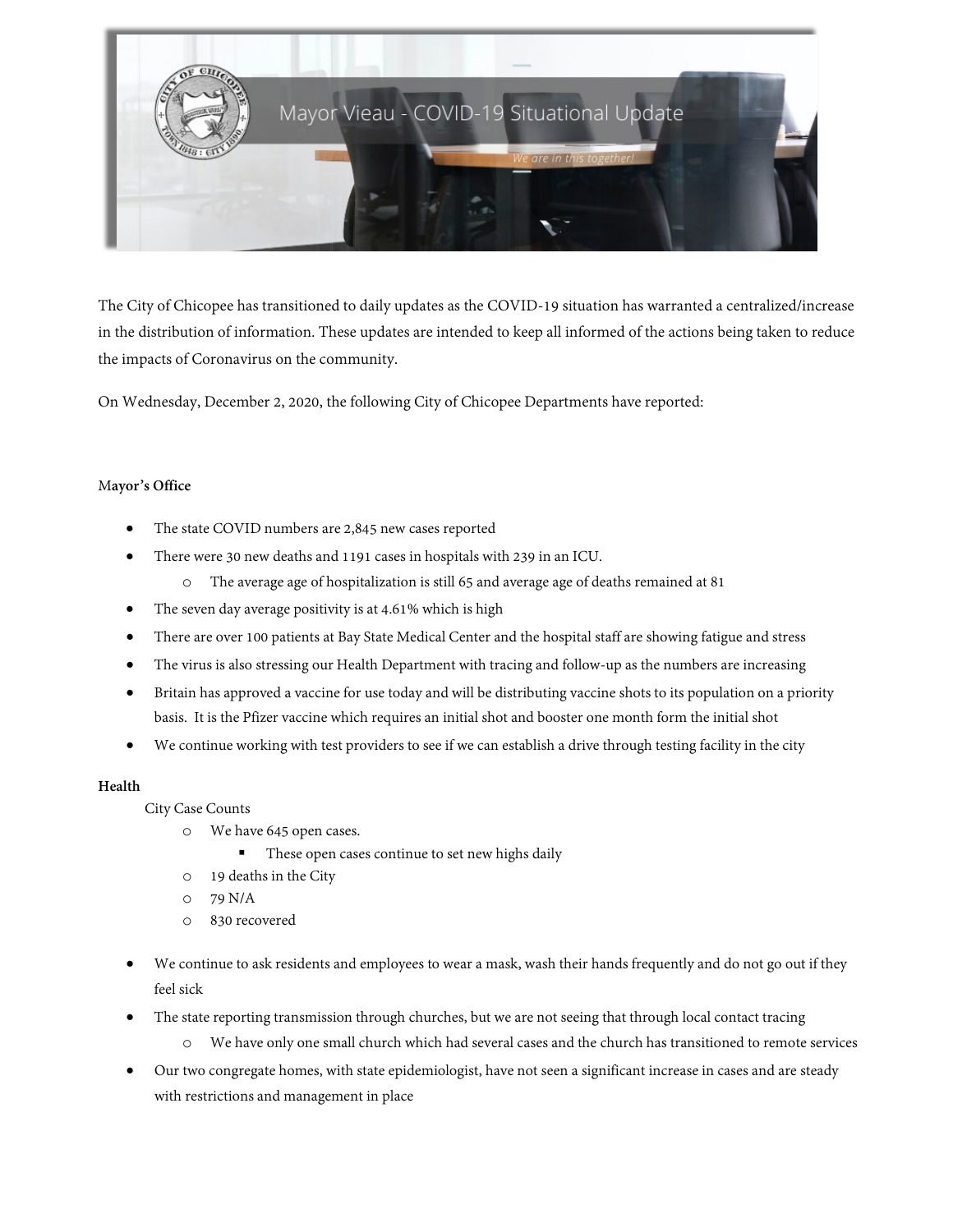- It appears that employees at job site throughout the area are catching the virus and bringing it back home.
	- o Unfortunately the virus is everywhere and remains highly contagious
- We had one building with six housing units where every unit had cases
	- o People and management of housing units must disinfect common areas and be careful with each other in terms of interactions and social contact
- The Hampden County men's jail reported 79 inmates and 20 staff members tested positive and many did not have symptoms.
	- o The virus is extremely contagious and protocols must be followed
- It is difficult through contact tracing to determine the cause of an infection as people are joining together in small groups, working together and visiting relatives.
	- o The goal of contact tracing is to identify those an individual has been in contact with for the previous couple days and have them get tested to stop the spread

#### **Police Department**

We are fully staffed and have one officer under quarantine

#### **Fire Department**

- Status quo on services and full staffing
	- o One firefighter has a family member test positive
		- Is currently quarantined away from his family
- Quarantine is difficult as the Sheriff's Department no longer provides a quarantine facility
	- o We are working with other municipalities and groups to establish a quarantine facility away from family

### **Emergency Management**

- Services and staffing are continuing
- Working with two testing providers to determine if we can provide drive through testing for Chicopee residents
- Want to provide priority for first responders to get them back to work quickly and reduce overtime expenses

## **Safety**

Status Quo on services and staffing

### **DPW**

- Status quo on staffing and services
- Now have three employees that have tested positive and are in quarantine.
	- o We are monitoring the sub-station to see if others are symptomatic.
	- o Protocol was followed but the third employee mill not be back probably until 2021 with quarantine and vacation time